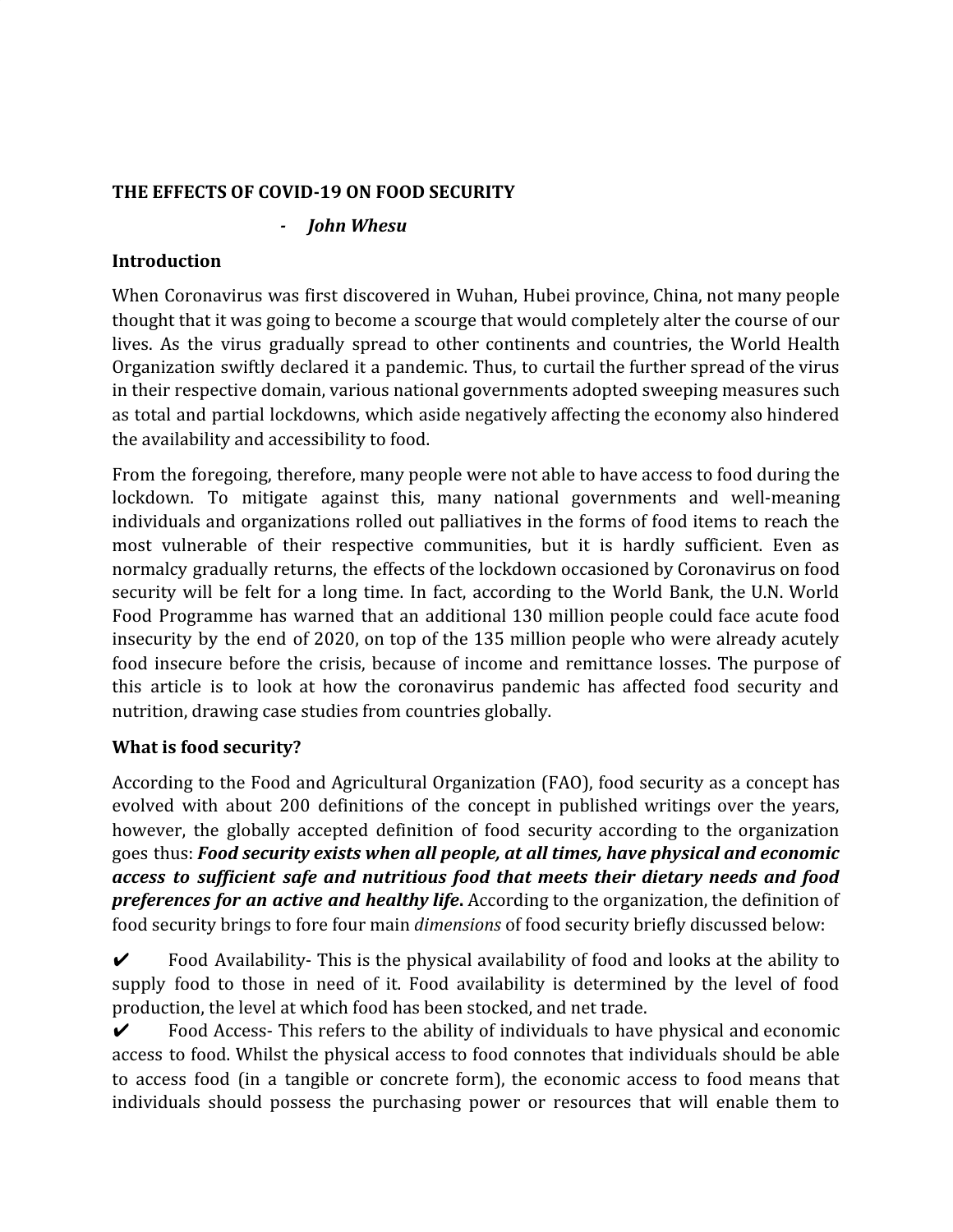have access to food through various means such as production, trade, barter, community support networks among others.

✔ Food Utilization- This refers to the ability of the body to make the most use of the various nutrients supplied by food and is determined by an individual's health status.

 $\checkmark$  Food Stability-Finally, these three dimensions should be stable over time and not be affected negatively by natural, social, economic, or political factors.

# **Global Food insecurity in perspective Pre-Covid-19**

Even without the pandemic breathing down our necks and ravaging world economies, the world was already battling food crises as millions of people struggle to get food. For instance, Torero (2020) noted that hunger and malnutrition were significant global problems even before the pandemic as more than 2 billion people didn't have regular access to safe, nutritious, and sufficient food in 2019, with about 704 million of them sleeping on empty stomachs; this included 135 million people who were on the edge of starvation.

In Africa, crises like insecurity, climate change, flooding, and locust-warms are the major causes of this food crisis (Blanke, 2020). This has put about 650-670 million people in Africa at the risk of food insecurity, with about 250 million people considered severely food insecure before the pandemic (Pais, Jayaram, Van Wamelen, 2020).

# **Correlating Covid-19 and potential global food insecurity**

It is clear from our introduction that the world was already grappling with a food crisis before the Coronavirus pandemic. However, Coronavirus has exacerbated food insecurity by affecting food availability, accessibility, utilization, and stability. In other words, the pandemic has hindered people's ability to access and utilize sufficient, safe, and nutritious food in the short, medium, and long term through the following means:

1. **Waning income-** The income of many people globally has either reduced significantly or is completely lost, thereby affecting their ability to afford safe and nutritious food. According to the International Labour Organization, cited in Laborde, Martin and Vos (2020), about 200 million people could lose their jobs due to the pandemic. A collapse in demand for food due to lack of income and disruptions to local food markets could prompt a global food crisis (Torero, 2020).

The contraction or loss of income is not unconnected with the impact of the economic downturn felt by many companies which have forced them to either lay off a large chunk of their workforce or significantly reduce workers' salary. This income loss or contraction is felt by both rural and urban dwellers. For instance, according to a study conducted in Nigeria, Lashitew and Kanos (2020) reported that 70% of rural and urban respondents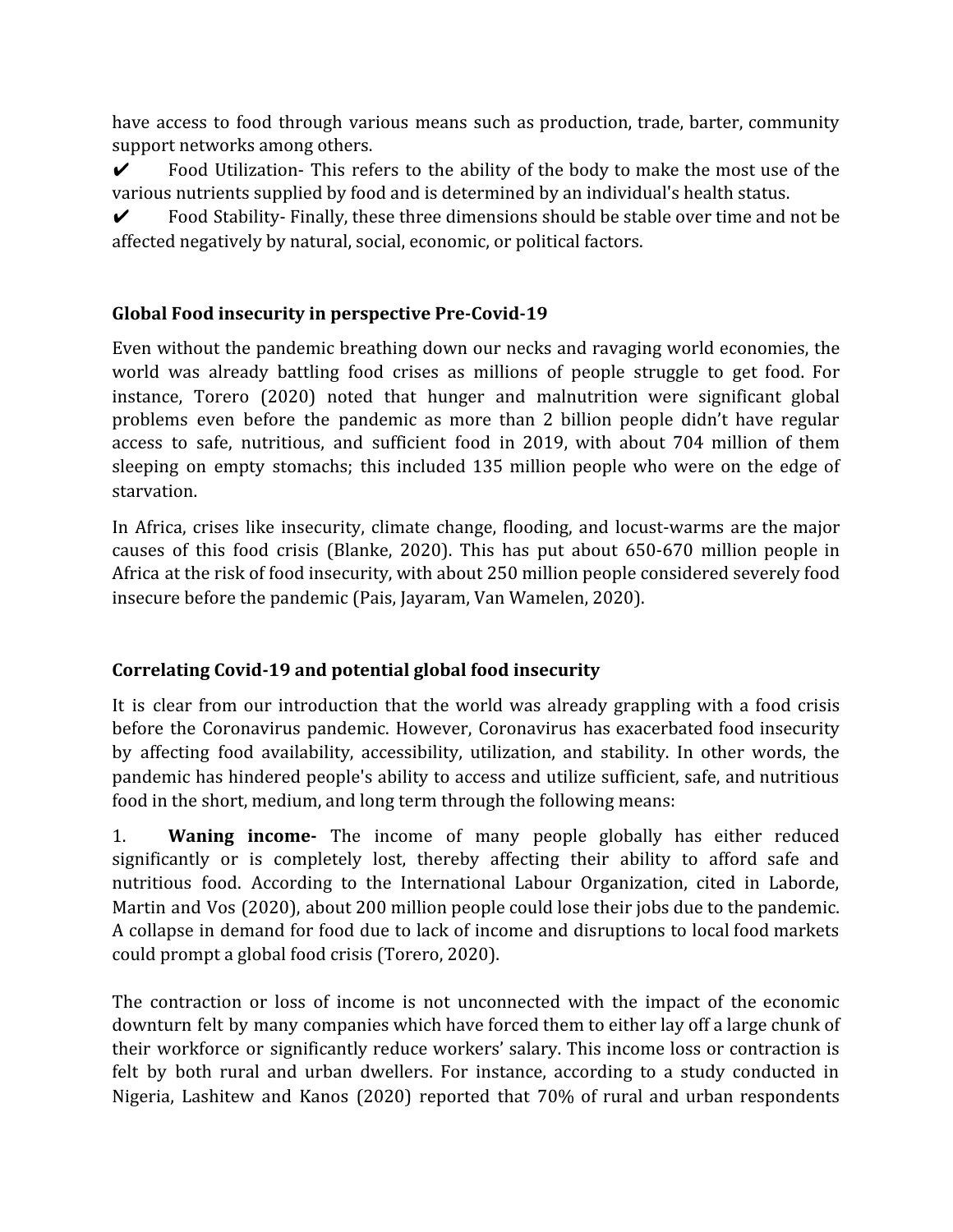reported having experienced a reduction in income since the pandemic. The income contraction has put about 70% of respondents in rural and urban areas in Nigeria at the risk of food insecurity.

Internal demand for food in Africa could fall in the medium and long term as purchasing powers reduces due to loss or contraction in income with low-income earners likely to be most affected. And since most of these low-income earners spend about 60-80% of their income on food, any further income contraction could force them to either skip meals or settle for less nutritious but cheaper food, leading to serious nutritional problems (Pais et.al, 2020).

2. **The rising cost of food-** The Food and Agriculture Organization through her food price index reports that global food prices rose to the highest levels in August 2020, since February. According to the organization, the FAO Food Price Index (FFPI) averaged 96.1 points in August 2020, up 1.8 points (2.0 percent) from July and 2.1 points (2.2 percent) higher than its level in the corresponding month last year.

The price of food has been on the rise since the pandemic. Blanke (2020) noted that prices rise due to panic buying, transport restrictions, rising prices of food imports, and disruptions in trade flows. For instance, according to a report on [www.guardian.ng](http://www.guardian.ng/) rising food cost hastened the national inflation rate in Nigeria as the inflation rate rose to 12.34% in April, from 12.26% recorded in the previous month as reported by the National Bureau of Statistics. The rising food cost was attributed to the rising cost of transportation, food wastage, shortage of food imports, and shortage of labour on the farm.

3. **Shortage of farm inputs**- The pandemic and the lockdown occasioned by it meant that farmers were not able to get agricultural inputs like quality seeds, animal feed, fertilizers, and other inputs critical to the planting season as such inputs were either short in supply or unavailable. For instance, Ehui (2020) noted that farmers struggled to get supplied with necessary agricultural and livestock inputs like seeds and fertilizers needed for planting. This was echoed by Tamru, Hirvonen, and Minten (2020). According to them, prices of farm inputs such as herbicide, fungicides, fertilizers, and improved seeds crucial to the production of vegetables in Ethiopia have gone up as such inputs are short in supply due to border closure.

The disruptions in the supply of important agricultural inputs to farmers as a result of movement restrictions meant that many farmers in rural areas would have missed the planting season. For instance, Blanke (2020) noted that farmers in rural areas were unable to acquire important agricultural inputs like seeds, fertilizers, crop protection products, and animal feed in time for the planting season. Zhang (2020) also noted that the arrival of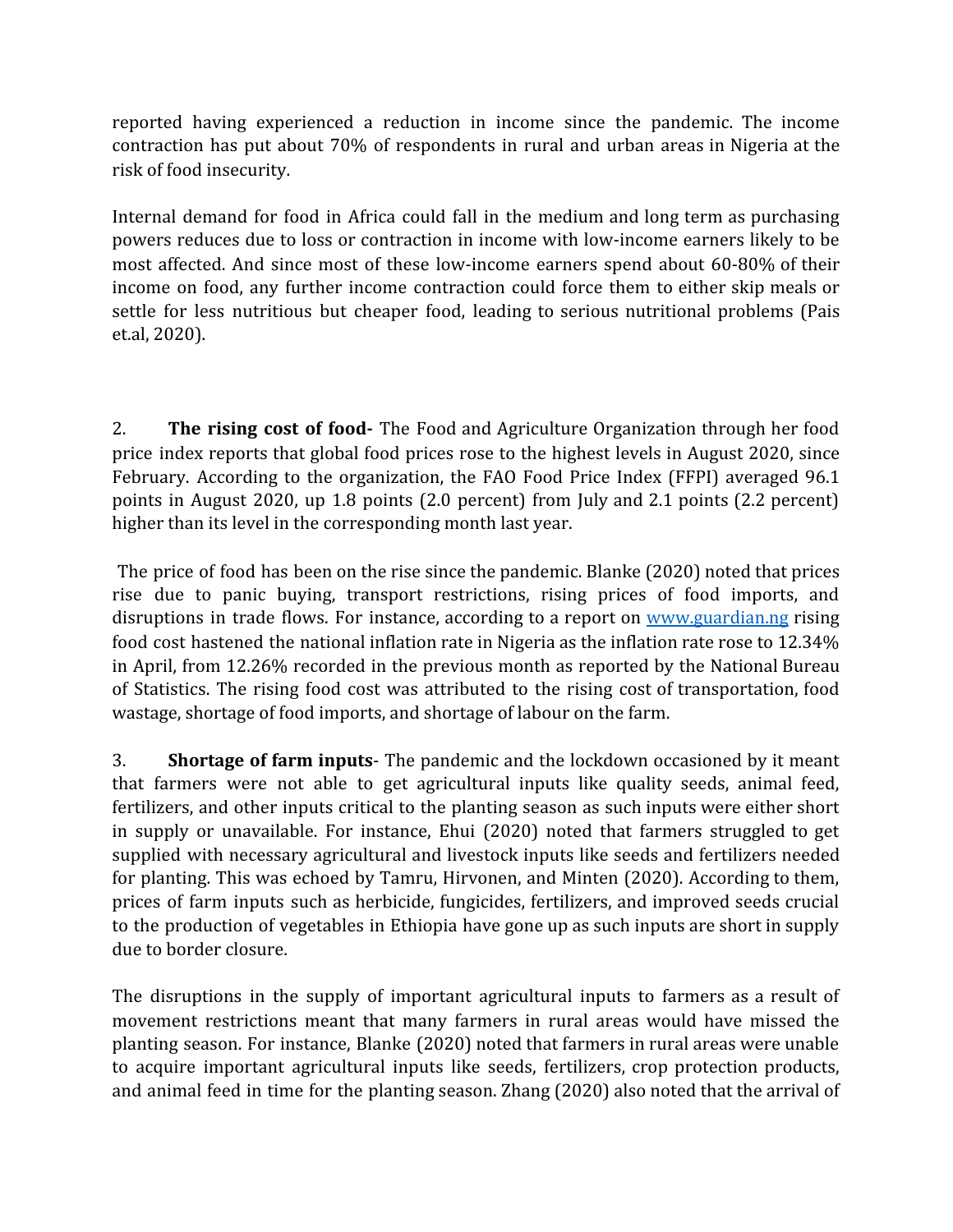the spring plowing season in China meant that crop farmers had to go back to the farm. However, restrictions in movement meant that such crop farmers may not be able to get the necessary farm inputs such as seed, fertilizer, pesticide, and agricultural machinery and labour they needed in time for the spring plowing season which would potentially dip their income for an entire year. Missing the planting season also means that there will be a significant drop in agricultural productivity, leading to a shortage of food, thus affecting food security.

4. **Reduction in food importation**- As many countries are not self-sufficient in food production, food importation became the viable option adopted by most to bridge the gap between the shortage in their food supply and their teeming population, especially in developing countries of Africa and Asia. Africa's import of food and agricultural inputs amount to between 45 billion and 50 billion dollars a year (Pais et al, 2020). However, the coronavirus pandemic has left many countries unable to sustain food importation which may not be unconnected with the economic downturn and measures such as curfews, movement restrictions, and border closure occasioned by the pandemic.

Also, many food-exporting countries briefly introduced food export bans to ensure food security in their countries. For instance, Swinnen and McDermott (2020) noted that major exporting countries introduced export bans on the rice and wheat market. This means that those countries that depend on the food importation from major exporting countries are unable to get the food they needed even when they have the means and resources to import foods as the sellers were unwilling to sell. This may pose a serious food security challenge for chronic food importers like African countries. From 2016 to 2018, Africa imported about 85% of its food from outside the continent (UNCTAD, 2020). This means that African countries may be unable to feed their citizens as their inability to import would exacerbate the food crisis on the continent which was already worsened by incidents like drought, regional conflicts, flooding, and locust-warms before the pandemic.

# **Conclusion**

The serious disruptions which include restrictions on labour, transportation, processing, retailing, and input distribution threaten the food and nutrition security of many in low and middle-income countries (Swinnen and McDermott, 2020). However, according to a World Bank report published on <https://www.worldbank.org/en/topic/agriculture/brief/food-security-and-covid-19> on the 14th September 2020, Global production levels for the three most widely consumed staples (rice, wheat, and maize) are at or near all-time highs and trade at prices that are close to their January 2020 levels. The World Bank noted that the risk of food insecurity is at country levels. According to the bank, even though the global food prices are stable, different countries are experiencing varying levels of food price inflation at the retail level due to the measures taken to combat the spread of the virus. Besides, the bank opined that even though current food insecurity is by and large not driven by food shortages, supply